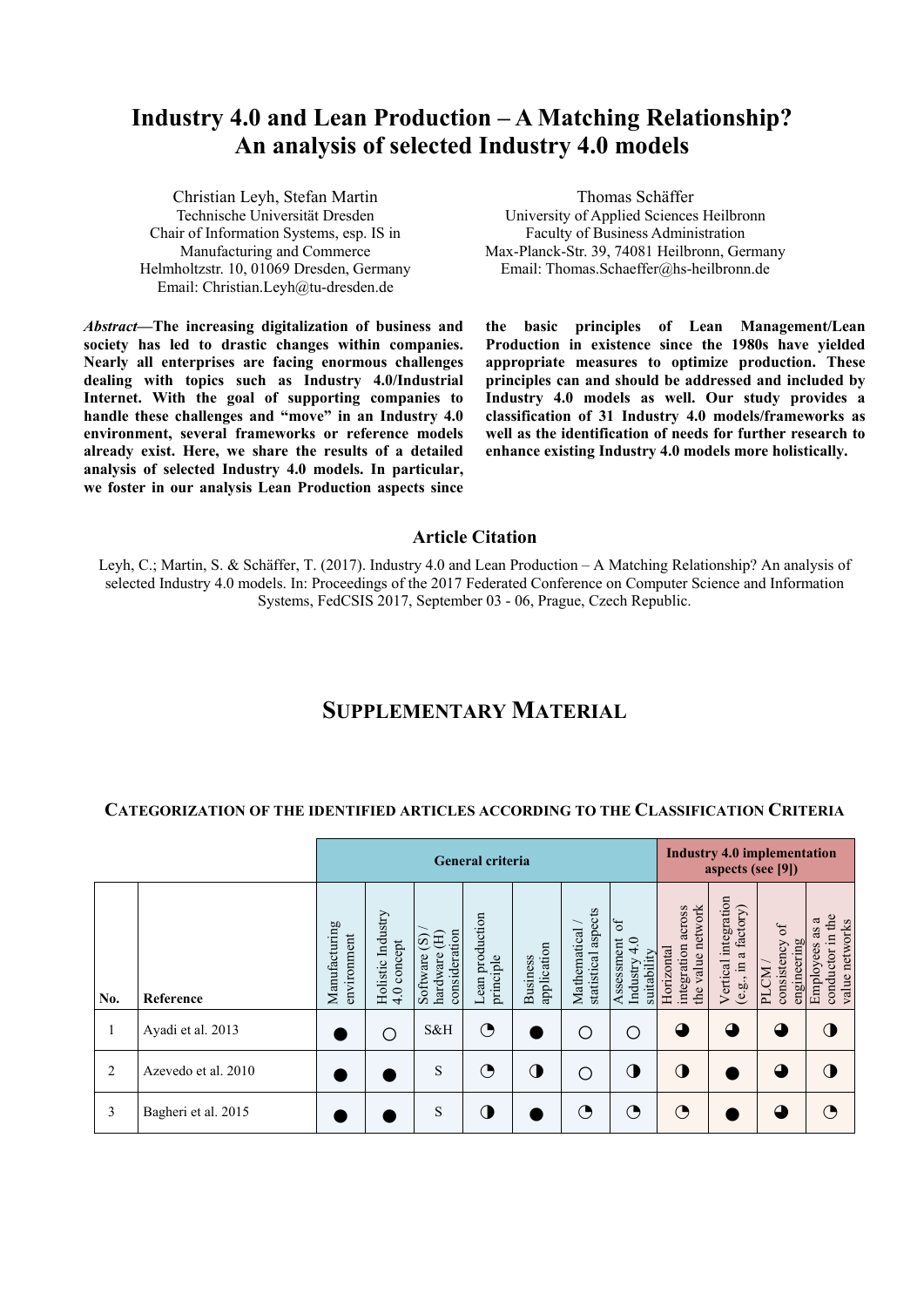| $\overline{4}$ | Brettel et al. 2016               |            | $\bigcirc$ | ${\bf S}$                |            | $\bigodot$       | $\bigodot$  | $\bigcirc$ | $\bullet$   | $\bigcirc$  |             | $\circ$    |
|----------------|-----------------------------------|------------|------------|--------------------------|------------|------------------|-------------|------------|-------------|-------------|-------------|------------|
| 5              | Debevec et al. 2014               |            | $\circ$    | S&H                      | $\circ$    | $\bullet$        | $\mathbf 0$ | $\circ$    | $\bigcirc$  | $\bigcirc$  | $\circ$     | $\circ$    |
| 6              | Diez et al. 2015                  |            | $\bigcirc$ | ${\bf S}$                |            | $\bigodot$       |             | $\bigodot$ | $\mathbf 0$ |             | $\bigodot$  |            |
| $\tau$         | Flatscher and Riel 2016           |            | $\bigcirc$ | ${\bf S}$                | $\bigodot$ | $\ddot{\bullet}$ | $\bigcirc$  | $\bigcirc$ | ●           | $\bigcirc$  | $\bigcirc$  |            |
| $8\,$          | Francalanza et al. 2017           |            | $\circ$    | $\mathbf S$              | $\bigodot$ |                  | $\bullet$   | $\odot$    | $\bigodot$  |             | $\bigodot$  | ◕          |
| 9              | Ivanov et al. 2016                |            | $\bigcirc$ | ${\bf S}$                | ◕          | $\bigodot$       |             | $\bigodot$ | $\bullet$   |             | $\bigodot$  | $\bigcirc$ |
| 10             | Jufer et al. 2012                 |            | $\bullet$  | S&H                      | $\bigcirc$ | ٠                | $\bigodot$  | $\bigodot$ | $\bigodot$  | D           | $\mathbf 0$ | $\bigcirc$ |
| 11             | Kolberg and Zühlke 2015           |            |            | S&H                      |            | $\bullet$        | $\bigodot$  | $\bigodot$ | $\mathbf 0$ |             | $\bigodot$  | Δ          |
| 12             | Long et al. 2016                  |            |            | ${\bf S}$                | $\bigcirc$ | $\bigcirc$       | $\bullet$   | $\bigodot$ | $\bigcirc$  |             | $\circ$     | $\bigcirc$ |
| 13             | Matsuda and Kimura 2015           |            |            | ${\bf S}$                | $\bigcirc$ | $\bullet$        | $\bigcirc$  | $\bigcirc$ | $\bigodot$  |             | D           | $\bigcirc$ |
| 14             | Matsuda et al. 2012               | $\circ$    | $\circ$    | $\mathbf S$              | $\circ$    | $\bullet$        | $\circ$     | $\bigodot$ | $\bigodot$  | D           | $\circ$     | $\bigcirc$ |
| 15             | Matsuda et al. 2016               |            |            | $\mathbf S$              | $\bigodot$ | $\bullet$        | $\bigcirc$  | $\bigcirc$ | $\bigodot$  |             |             | ▲          |
| 16             | Oesterreich and Teuteberg<br>2016 | $\bigcirc$ | $\bigcirc$ | $\overline{\phantom{a}}$ | $\bigcirc$ | $\mathbf 0$      | $\bigcirc$  | $\circ$    | $\bullet$   | $\mathbf 0$ | $\bigcirc$  | $\bigcirc$ |
| 17             | Qin et al. 2016                   |            |            | S&H                      | $\bigodot$ |                  | $\circ$     | $\bigodot$ | $\mathbf 0$ | ●           | $\bigodot$  | $\bigcirc$ |
| 18             | Rennung et al. 2016               | O          |            | $\overline{\phantom{a}}$ | O          | $\bigcirc$       |             |            | $\mathbf 0$ | $\mathbf 0$ |             | 4          |
| 19             | Rix et al. 2016                   |            | $\bigcirc$ | ${\bf S}$                | $\bigodot$ | O                | O           | $\bigcirc$ | $\bigodot$  | $\bigodot$  | $\circ$     | $\bigcirc$ |
| 20             | Schuh et al. 2015                 |            | $\bigcirc$ | S&H                      | $\odot$    | $\bigcirc$       | $\bigodot$  | $\bigodot$ | $\bigcirc$  |             | O           |            |
| 21             | Schuh et al. 2014a                |            | $\bigcirc$ | ${\bf S}$                | $\bigodot$ | $\bigodot$       |             | $\bigcirc$ |             | $\mathbf 0$ | $\bigcirc$  | $\bigcirc$ |
| 22             | Schuh et al. 2014b                | $\circ$    | $\bigcirc$ | $\overline{\phantom{a}}$ | $\bigodot$ | ●                | $\mathbf 0$ | $\circ$    | $\bullet$   | $\bigodot$  | $\bigcirc$  |            |
| 23             | Schuh et al. 2014c                |            |            | S&H                      | $\bigodot$ | $\bigodot$       | $\bigcirc$  |            | $\bigodot$  | 0           | $\bigcirc$  | 4          |
| 24             | Schumacher et al. 2016            |            |            | ${\bf S}$                | $\bigcirc$ | $\bigcirc$       | $\bullet$   | $\bullet$  | $\bigodot$  | ●           | $\bigcirc$  | $\bigcirc$ |
| 25             | Shafiq et al. 2015                |            | $\bigcirc$ | ${\bf S}$                | $\bigodot$ | $\bigcirc$       | $\bigodot$  | $\bigodot$ | $\bigodot$  | D           | $\bigodot$  | $\bigcirc$ |
| 26             | Sivard et al. 2016                |            | ●          | $\overline{\phantom{a}}$ | $\bigcirc$ | $\bullet$        | $\bigodot$  | $\bigodot$ | $\bigcirc$  | 0           | $\bigcirc$  | $\bigcirc$ |
| 27             | Stef et al. 2013                  |            | $\bigcirc$ | ${\bf S}$                | $\bigodot$ | $\bigcirc$       | $\circ$     | $\bigcirc$ | $\bullet$   | $\bigodot$  | $\bigodot$  | $\bigcirc$ |
| 28             | Terkaj and Urgo 2015              |            | $\bigcirc$ | ${\bf S}$                | $\bigcirc$ | $\bullet$        | $\bigcirc$  | $\bigcirc$ | $\bigodot$  |             | $\bigcirc$  | $\bigodot$ |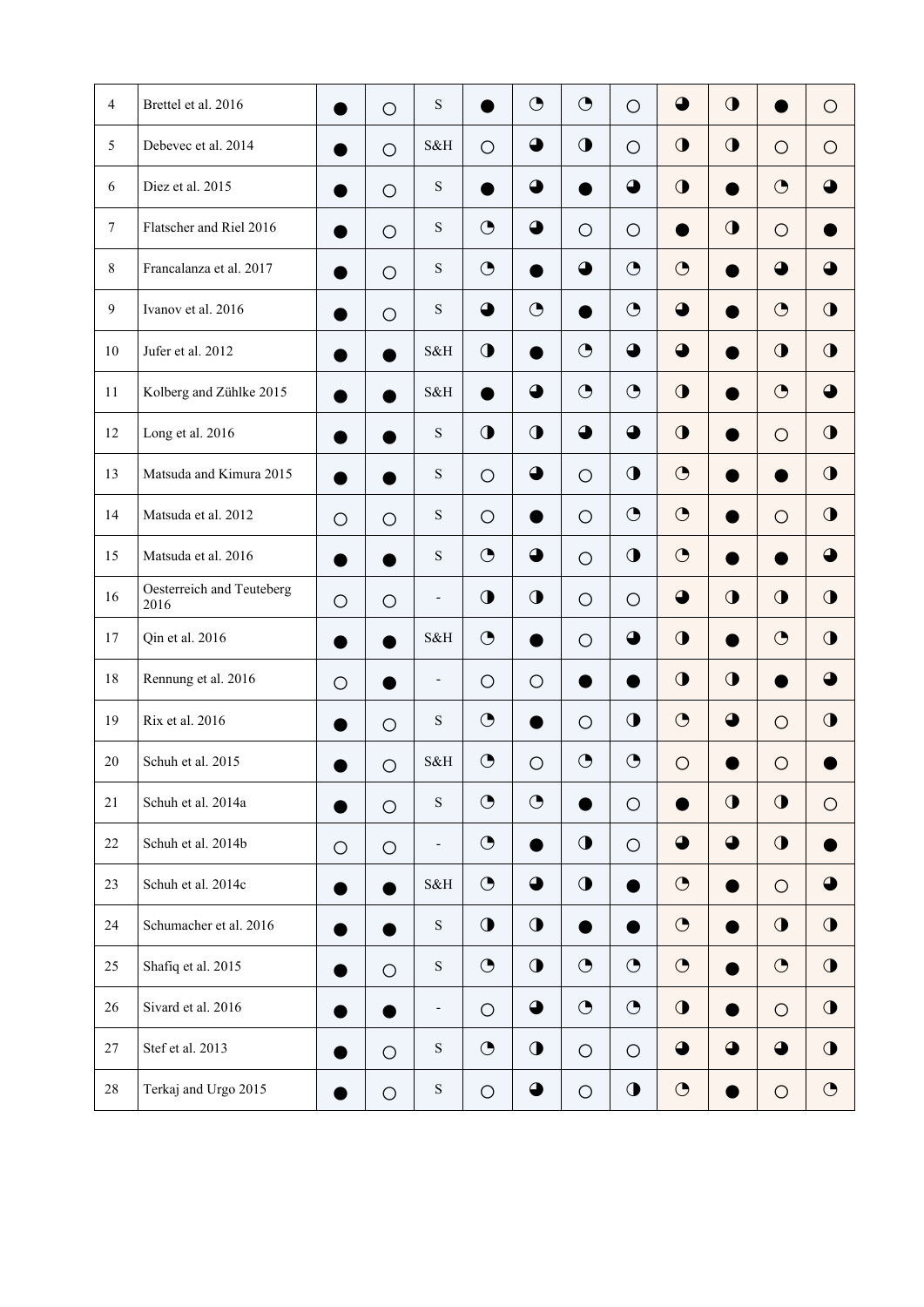| 29 | Tolio et al. 2013 |  | S&H | ◔ | 0 | O         |                   | O |   | C 7 |
|----|-------------------|--|-----|---|---|-----------|-------------------|---|---|-----|
| 30 | Veza et al. 2015  |  | S   | ◔ | J | $\Omega$  |                   |   |   |     |
| 31 | Wang et al. 2016  |  | S   | ◔ |   | $\bigcap$ | $\mathbf{\Theta}$ |   | Э |     |

### **LIST OF IDENTIFIED ARTICLES**

| No.            | Reference                                                                                                                                                                                                                                                                                                                 |
|----------------|---------------------------------------------------------------------------------------------------------------------------------------------------------------------------------------------------------------------------------------------------------------------------------------------------------------------------|
| $\mathbf{1}$   | M. Ayadi, R. Costa Affonso, V. Cheutet, F. Masmoudi, A. Riviere, and M. Haddar, "Conceptual Model for Management of<br>Digital Factory Simulation Information," International Journal of Simulation Modelling, vol. 12, no. 2, pp.107-119, 2013,<br>doi: 10.2507/IJSIMM12(2)4.233.                                        |
| 2              | A. Azevedo, R.P. Francisco, J. Bastos, and A. Almeida, "Virtual Factory Framework: An Innovative Approach to Support<br>the Planning and Optimization of the Next Generation Factories," IFAC Proceedings, vol. 43, no. 17, pp. 320-325, 2010,<br>doi: 10.3182/20100908-3-PT-3007.00069.                                  |
| 3              | B. Bagheri, S. Yang, H.-A. Kao, and J. Lee, J. "Cyber-physical Systems Architecture for Self-Aware Machines in Industry<br>4.0," IFAC-PapersOnLine, vol. 48, no. 3, pp. 1622-1627, 2015, doi: 10.1016/j.ifacol.2015.06.318.                                                                                               |
| $\overline{4}$ | M. Brettel, M. Klein, and N. Friederichsen, "The Relevance of Manufacturing Flexibility in the Context of Industrie 4.0,"<br>Procedia CIRP, vol. 41, pp. 105-110, 2016, doi: 10.1016/j.procir.2015.12.047.                                                                                                                |
| 5              | M. Debevec, M. Simic, and N. Herakovic, "Virtual Factory as an Advanced Approach for Production Process<br>Optimization," International Journal of Simulation Modelling, vol. 13, no. 1, pp. 66-78, 2014, doi:<br>10.2507/IJSIMM13(1)6.260.                                                                               |
| 6              | J.V. Diez, J. Ordieres-Mere, and G. Nuber, "The HOSHIN KANRI TREE. Cross-plant Lean Shopfloor Management,"<br>Procedia CIRP, vol. 32, pp. 150-155, 2015, doi: 10.1016/j.procir.2015.02.120.                                                                                                                               |
| 7              | M. Flatscher and A. Riel, "Stakeholder integration for the successful product-process co-design for next-generation<br>manufacturing technologies," CIRP Annals - Manufacturing Technology, vol. 65, no. 1, pp. 181-184, 2016, doi:<br>10.1016/j.cirp.2016.04.055.                                                        |
| 8              | E. Francalanza, J. Borg, and C. Constantinescu, "A knowledge- based tool for designing cyber physical production<br>systems," Computers in Industry, vol. 84, January 2017, pp. 39-58, 2017, doi: 10.1016/j.compind.2016.08.001.                                                                                          |
| 9              | D. Ivanov, B. Sokolov, and M. Ivanova, "Schedule coordination in cyber-physical supply networks Industry 4.0," IFAC-<br>PapersOnLine, vol. 49, no. 12, pp. 839-844, 2016, doi: 10.1016/j.ifacol.2016.07.879.                                                                                                              |
| 10             | N. Jufer, D.P. Politze, J. Bathelt, and A. Kunz, "Performance Factory -- a new approach of performance assessment for the<br>Factory of the Future," <i>Estonian Journal of Engineering</i> , vol. 18, no. 1, pp. 42–57, 2012, doi: 10.3176/eng.2012.1.04.                                                                |
| $11\,$         | D. Kolberg and D. Zühlke, "Lean Automation enabled by Industry 4.0 Technologies," IFAC-PapersOnLine, vol. 48, no. 3,<br>pp. 1870–1875, 2015.                                                                                                                                                                              |
| 12             | F. Long, P. Zeiler, and B. Bertsche, "Modelling the production systems in industry 4.0 and their availability with high-level<br>Petri nets," IFAC-PapersOnLine, vol. 49, no. 12, pp. 145-150, 2016, doi: 10.1016/j.ifacol.2016.07.565.                                                                                   |
| 13             | M. Matsuda and F. Kimura, "Usage of a digital eco-factory for sustainable manufacturing," CIRP Journal of Manufacturing<br>Science and Technology, vol. 9, pp. 97-106, 2015, doi: 10.1016/j.cirpj.2014.12.003.                                                                                                            |
| 14             | M. Matsuda, K. Kashiwase, and Y. Sudo, "Agent Oriented Construction of a Digital Factory for Validation of a Production<br>Scenario," Procedia CIRP, vol. 3, pp. 115-120, 2012, doi: 10.1016/j.procir.2012.07.021.                                                                                                        |
| 15             | M. Matsuda, Y. Sudo, and F. Kimura "A Multi-agent Based Construction of the Digital Eco-factory for a Printed-circuit<br>Assembly," Procedia CIRP, vol. 41, pp. 218-223, 2016, doi: 10.1016/j.procir.2015.12.061.                                                                                                         |
| 16             | T.D. Oesterreich and F. Teuteberg, "Understanding the implications of digitisation and automation in the context of<br>Industry 4.0: A triangulation approach and elements of a research agenda for the construction industry," Computers in<br>Industry, vol. 83, pp. 121-139, 2016, doi: 10.1016/j.compind.2016.09.006. |
| 17             | J. Qin, Y. Liu, and R. Grosvenor, "A Categorical Framework of Manufacturing for Industry 4.0 and Beyond," Procedia<br>CIRP, vol. 52, pp. 173-178, 2016, doi: 10.1016/j.procir.2016.08.005.                                                                                                                                |
| 18             | F. Rennung, C.T. Luminosu, and A. Draghici, "Service Provision in the Framework of Industry 4.0," Procedia - Social and<br>Behavioral Sciences, vol. 221, pp. 372-377, 2016, doi: 10.1016/j.sbspro.2016.05.127.                                                                                                           |
| 19             | M. Rix, B. Kujat, T. Meisen, and S. Jeschke, "An Agile Information Processing Framework for High Pressure Die Casting<br>Applications in Modern Manufacturing Systems," Procedia CIRP, vol. 41, pp. 1084-1089, 2016, doi:<br>doi.org/10.1016/j.procir.2015.12.134.                                                        |
| 20             | G. Schuh, T. Gartzen, T. Rodenhauser, and A. Marks, "Promoting Work-based Learning through INDUSTRY 4.0,"<br>Procedia CIRP, vol. 32, pp 82-87, 2015, doi: doi.org/10.1016/j.procir.2015.02.213.                                                                                                                           |